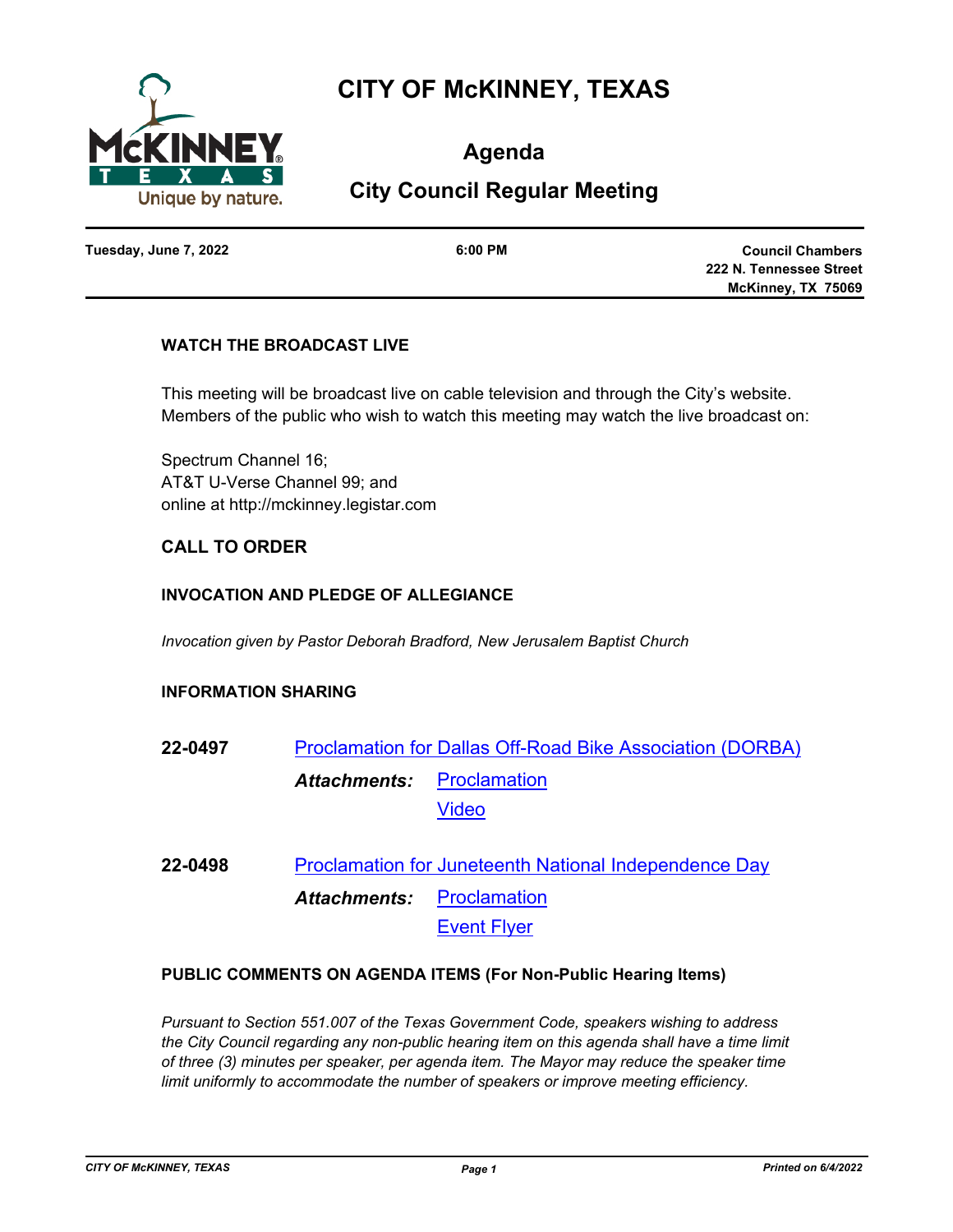## **CONSENT AGENDA**

*These items consist of non-controversial or housekeeping items required by law. Items may be considered individually by any Council member making such request prior to a motion and vote on the Consent Items.*

#### **MINUTES**

| 22-0499 | Minutes of the City Council Work Session of May 17, 2022                                                                     |  |
|---------|------------------------------------------------------------------------------------------------------------------------------|--|
|         | <b>Attachments:</b><br><b>Minutes</b>                                                                                        |  |
| 22-0500 | Minutes of the City Council Regular Meeting of May 17, 2022                                                                  |  |
|         | <b>Minutes</b><br><b>Attachments:</b>                                                                                        |  |
| 22-0501 | Minutes of the City Council Work Session of May 24, 2022                                                                     |  |
|         | <b>Minutes</b><br><b>Attachments:</b>                                                                                        |  |
| 22-0278 | Minutes of the Animal Services Facility Advisory Committee<br>Meeting of October 27, 2021                                    |  |
|         | <b>Attachments:</b><br><b>Minutes</b>                                                                                        |  |
| 22-0408 | Minutes of the Animal Services Facility Advisory Committee<br>Meeting of March 30, 2022                                      |  |
|         | <b>Attachments:</b><br><b>Minutes</b>                                                                                        |  |
| 22-0476 | Minutes of the Community Grants Advisory Committee<br>Meeting of May 4, 2022                                                 |  |
|         | <b>Attachments:</b><br><b>Minutes</b>                                                                                        |  |
| 22-0477 | Minutes of the Community Grants Advisory Committee<br>Meeting of May 5, 2022                                                 |  |
|         | <b>Attachments:</b><br><b>Minutes</b>                                                                                        |  |
| 21-1179 | Minutes of the Joint Meeting of the City Council, McKinney<br><b>Community Development Corporation (MCDC) &amp; Historic</b> |  |
|         | Preservation Advisory Board (HPAB) of December 7, 2021                                                                       |  |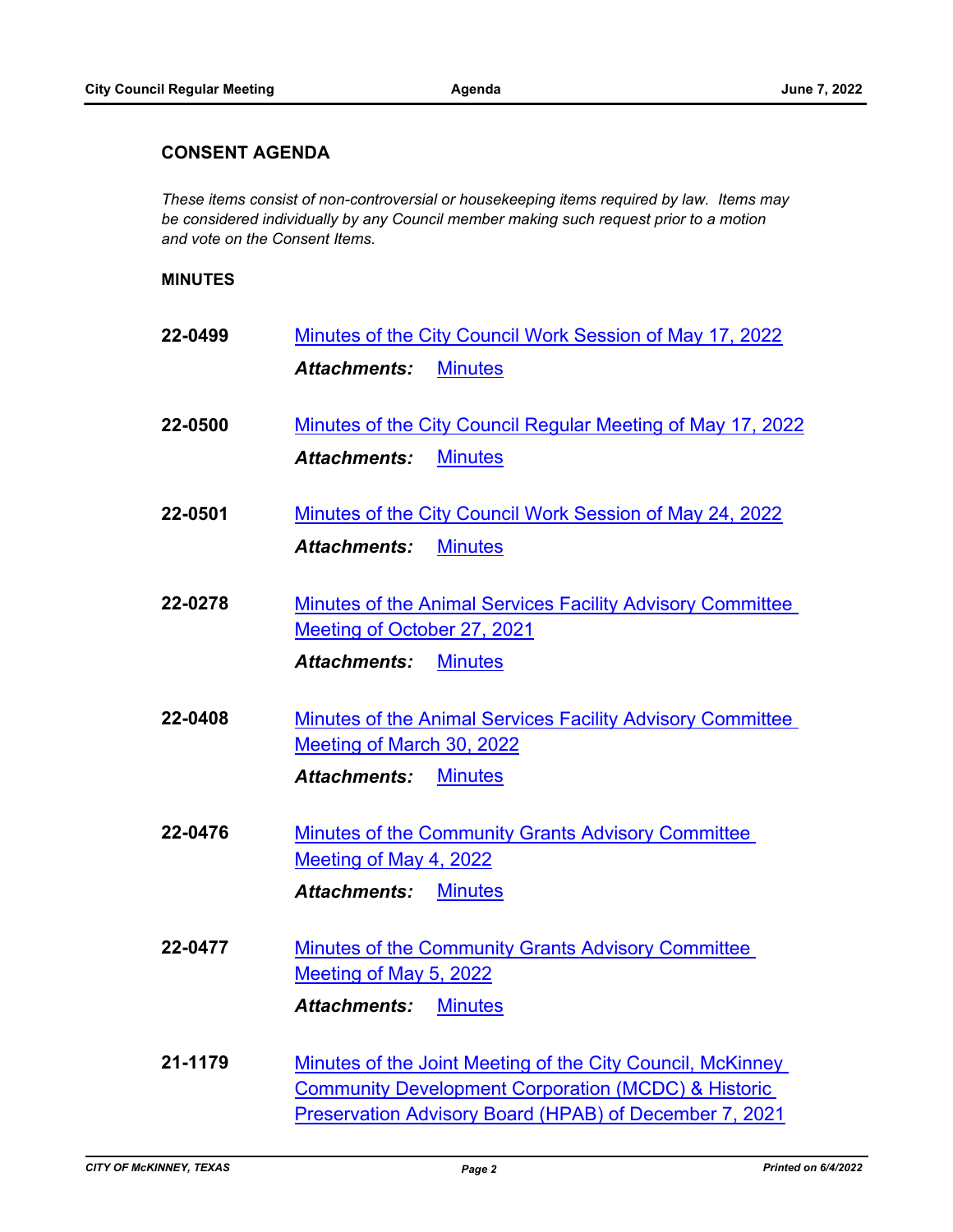#### [Minutes \(CLEAN\)](http://McKinney.legistar.com/gateway.aspx?M=F&ID=6fb409ba-176e-402b-be4e-5c52b74a9785.pdf) [Minutes \(REDLINED\)](http://McKinney.legistar.com/gateway.aspx?M=F&ID=05b56696-bfd8-44e0-9156-f054b48ce236.pdf) *Attachments:*

| 22-0371           | Minutes of the McKinney Community Development                   |
|-------------------|-----------------------------------------------------------------|
|                   | <b>Corporation Meeting of March 24, 2022</b>                    |
|                   | <b>Attachments:</b><br><b>Minutes</b>                           |
|                   |                                                                 |
| 22-0458           | <b>Minutes of the McKinney Community Development</b>            |
|                   | <b>Corporation Work Session of April 22, 2022</b>               |
|                   | <b>Attachments:</b><br><b>Minutes</b>                           |
| 22-0457           | Minutes of the McKinney Community Development                   |
|                   | <b>Corporation Meeting of April 28, 2022</b>                    |
|                   | <b>Attachments:</b><br><b>Minutes</b>                           |
|                   |                                                                 |
| 22-0459           | <b>Minutes of the McKinney Community Development</b>            |
|                   | Corporation TUPPS Subcommittee Meeting of May 17, 2022          |
|                   | <b>Minutes</b><br><b>Attachments:</b>                           |
| 22-0372           | Minutes of the McKinney Community Development                   |
|                   | Corporation TUPPS Subcommittee Meeting of April 12, 2022        |
|                   | <b>Minutes</b><br><b>Attachments:</b>                           |
| 22-0469           | Minutes of the Planning and Zoning Commission Regular           |
|                   | Meeting of May 10, 2022                                         |
|                   | <b>Attachments:</b><br><b>Minutes</b>                           |
|                   |                                                                 |
| <b>ORDINANCES</b> |                                                                 |
|                   |                                                                 |
| 22-0502           | <b>Consider/Discuss/Act on an Ordinance Amending the Budget</b> |
|                   | for Community Development Block Grant (CDBG)                    |

Attachments: [Ordinance](http://McKinney.legistar.com/gateway.aspx?M=F&ID=e33b5b83-215c-476b-bef9-52291f8579c9.docx)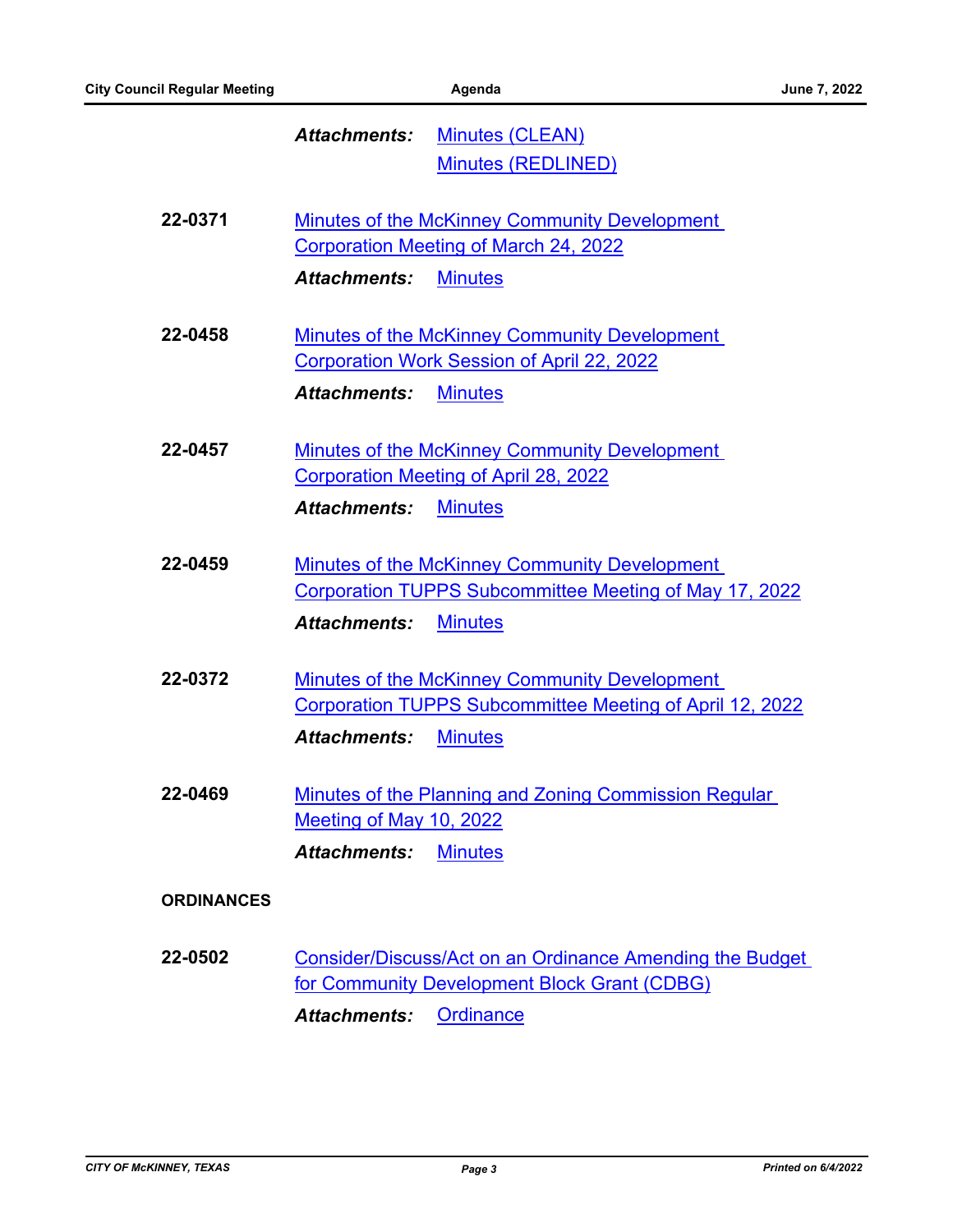| <b>RESOLUTIONS</b> |                                                                                                                                                                            |                                                                                                                                                                                                                                                                                                 |
|--------------------|----------------------------------------------------------------------------------------------------------------------------------------------------------------------------|-------------------------------------------------------------------------------------------------------------------------------------------------------------------------------------------------------------------------------------------------------------------------------------------------|
| 22-0503            | Consider/Discuss/Act on a Resolution Adopting the Strategic<br><b>Goals for FY23</b>                                                                                       |                                                                                                                                                                                                                                                                                                 |
|                    | <b>Attachments:</b>                                                                                                                                                        | <b>Resolution</b>                                                                                                                                                                                                                                                                               |
|                    |                                                                                                                                                                            | <b>FY 23 Strategic Objectives</b>                                                                                                                                                                                                                                                               |
| 22-0004M2          | <b>Utility Impact Fees</b><br><b>Attachments:</b>                                                                                                                          | Consider/Discuss/Act on a Resolution Accepting and Filing<br>the Semiannual Impact Fee Report with Respect to the<br><b>Progress of the Capital Improvements Plan for Roadway and</b><br><b>Resolution</b>                                                                                      |
|                    |                                                                                                                                                                            | <b>DRAFT 051022 CIAC Minutes</b>                                                                                                                                                                                                                                                                |
|                    |                                                                                                                                                                            | <b>Exhibit A (Semiannual Report)</b><br><b>Semiannual Report Appendix</b>                                                                                                                                                                                                                       |
| 22-0504            | Consider/Discuss/Act on a Resolution Approving a Public Art<br><b>Benji Statue Rendering and Authorizing the City Manager</b><br>Signature for the Contact with the Artist |                                                                                                                                                                                                                                                                                                 |
|                    | <b>Attachments:</b>                                                                                                                                                        | <b>Resolution</b>                                                                                                                                                                                                                                                                               |
|                    |                                                                                                                                                                            | <b>Agreeement</b>                                                                                                                                                                                                                                                                               |
| 22-0505            |                                                                                                                                                                            | Consider/Discuss/Act on a Resolution Approving Assignment<br>of Private Activity Bond Authority to the Texas Department of<br>Housing and Community Affairs; and Containing Other<br><b>Provisions Relating to the Subject</b>                                                                  |
|                    | <b>Attachments:</b>                                                                                                                                                        | <b>Resolution</b>                                                                                                                                                                                                                                                                               |
|                    |                                                                                                                                                                            | <b>Exhibit A</b>                                                                                                                                                                                                                                                                                |
| 22-0506            |                                                                                                                                                                            | Consider/Discuss/Act on a Resolution Authorizing the City<br>Manager to Enter into an Advance Funding Agreement with<br>the Texas Department of Transportation for the Airport<br><b>Runway Extension to the North to Enable Realignment of</b><br><b>Spur 399 at McKinney National Airport</b> |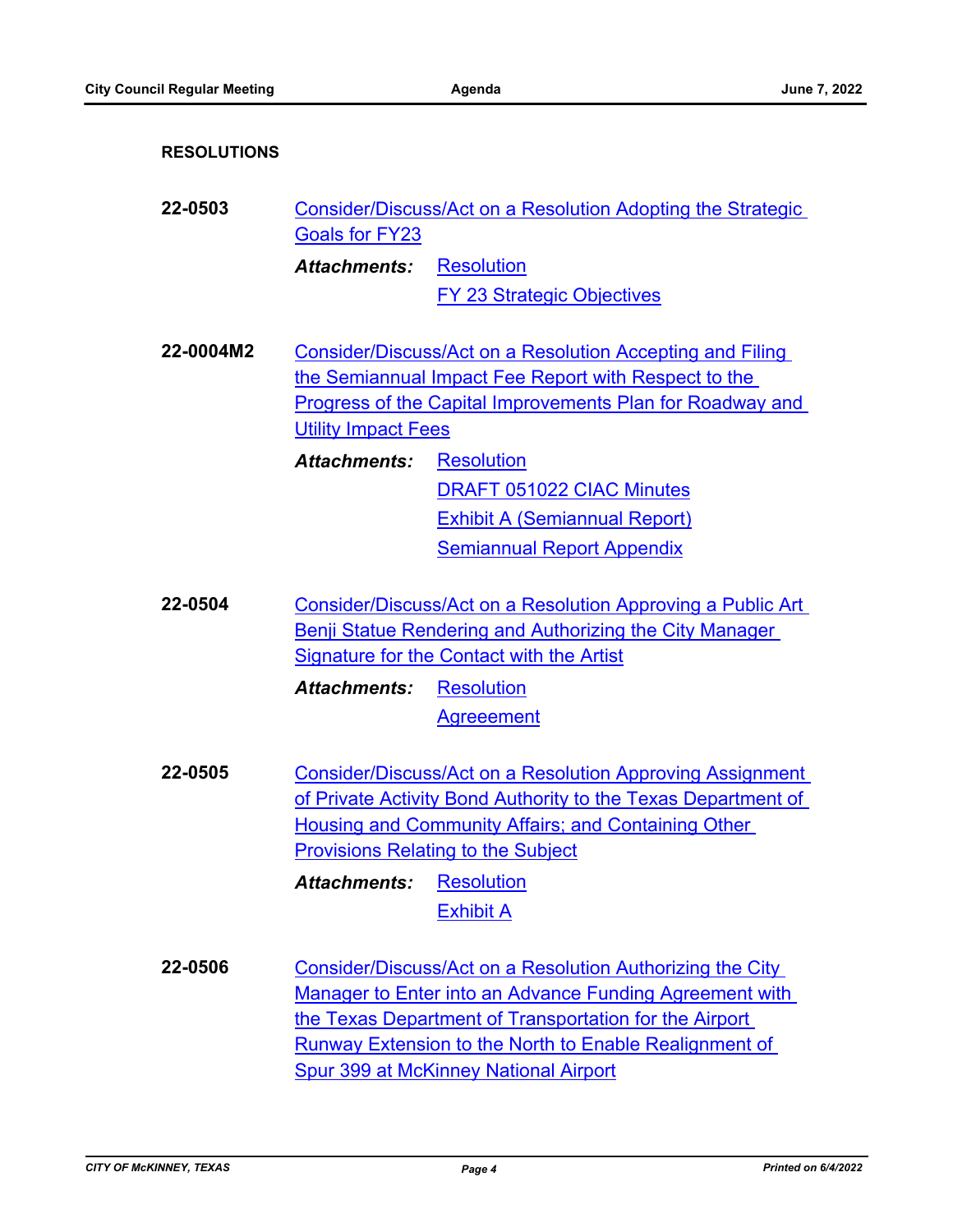## [Resolution](http://McKinney.legistar.com/gateway.aspx?M=F&ID=44f3395f-17e4-4263-81ce-7fcbbbad07a7.DOC) **[Agreement](http://McKinney.legistar.com/gateway.aspx?M=F&ID=7f5be417-8e01-4102-ba55-837a83cb758d.pdf)** [Location Map](http://McKinney.legistar.com/gateway.aspx?M=F&ID=ce204786-9feb-4d5e-a366-62c4aa3d28ba.pdf) *Attachments:*

**22-0507** Consider/Discuss/Act on a Resolution Authorizing the City [Manager to Execute a Facilities Agreement for Lots 1 and 2,](http://mckinney.legistar.com/gateway.aspx?m=l&id=23885)  Block A, Dahl/Norris Addition, Located in the ETJ of McKinney, approximately 2,100 Feet East of County Road 168 and on the South Side of County Road 125 **[Resolution](http://McKinney.legistar.com/gateway.aspx?M=F&ID=63c47752-90c3-48ec-ab52-4f8ff24c58cb.doc)** [ETJ Proportionality Agreement](http://McKinney.legistar.com/gateway.aspx?M=F&ID=21182aad-c5e8-4b2f-8457-f712b4950ac3.pdf) *Attachments:*

[Location Map & Aerial Exhibit](http://McKinney.legistar.com/gateway.aspx?M=F&ID=1b5358f4-06c5-487c-b2af-e070ae463476.pdf)

**22-0508** Consider/Discuss/Act on a Resolution Authorizing the City [Manager to Execute a First Amended Median Maintenance](http://mckinney.legistar.com/gateway.aspx?m=l&id=23893)  Reimbursement Agreement with Stonebridge Ranch Community Association, Inc. **[Resolution](http://McKinney.legistar.com/gateway.aspx?M=F&ID=d29bac59-4180-429a-baa5-8a2968e27f33.docx)** *Attachments:*

**[Agreement](http://McKinney.legistar.com/gateway.aspx?M=F&ID=7a61f52e-8121-4688-9ba0-d31e311469cb.pdf)** 

**22-0509** Consider/Discuss/Act on a Resolution Authorizing the City Manager to Execute a Supplemental Agreement with Freese and Nichols, Inc. for Professional Engineering Services for [the Construction Inspection Services for Public Infrastructure](http://mckinney.legistar.com/gateway.aspx?m=l&id=23804)  in the Trinity Falls Municipal Utility District Development and Related TCEQ Bond Inspections

**[Resolution](http://McKinney.legistar.com/gateway.aspx?M=F&ID=428525ef-7997-4fc2-bcc2-2e0b83e58bfb.doc)** [Project Location Map](http://McKinney.legistar.com/gateway.aspx?M=F&ID=06109380-e8cd-4a41-9dd1-af254819e175.pdf) *Attachments:*

**22-0510** Consider/Discuss/Act on a Resolution Authorizing the City Manager to Execute an Agreement with the Texas Department of Transportation (TxDOT) for Construction, Maintenance, and Operation of Safety Lighting Systems [Along State Highway 5 from Spur 399 Interchange to North of](http://mckinney.legistar.com/gateway.aspx?m=l&id=23882)  Stewart Road Grade Separation **[Resolution](http://McKinney.legistar.com/gateway.aspx?M=F&ID=476f9ace-7da7-45b0-8932-f7717cc3e3ea.doc)** *Attachments:*

[Location Map](http://McKinney.legistar.com/gateway.aspx?M=F&ID=a6e9ba69-7bc4-4f13-98e9-74d25e4cb67d.pdf)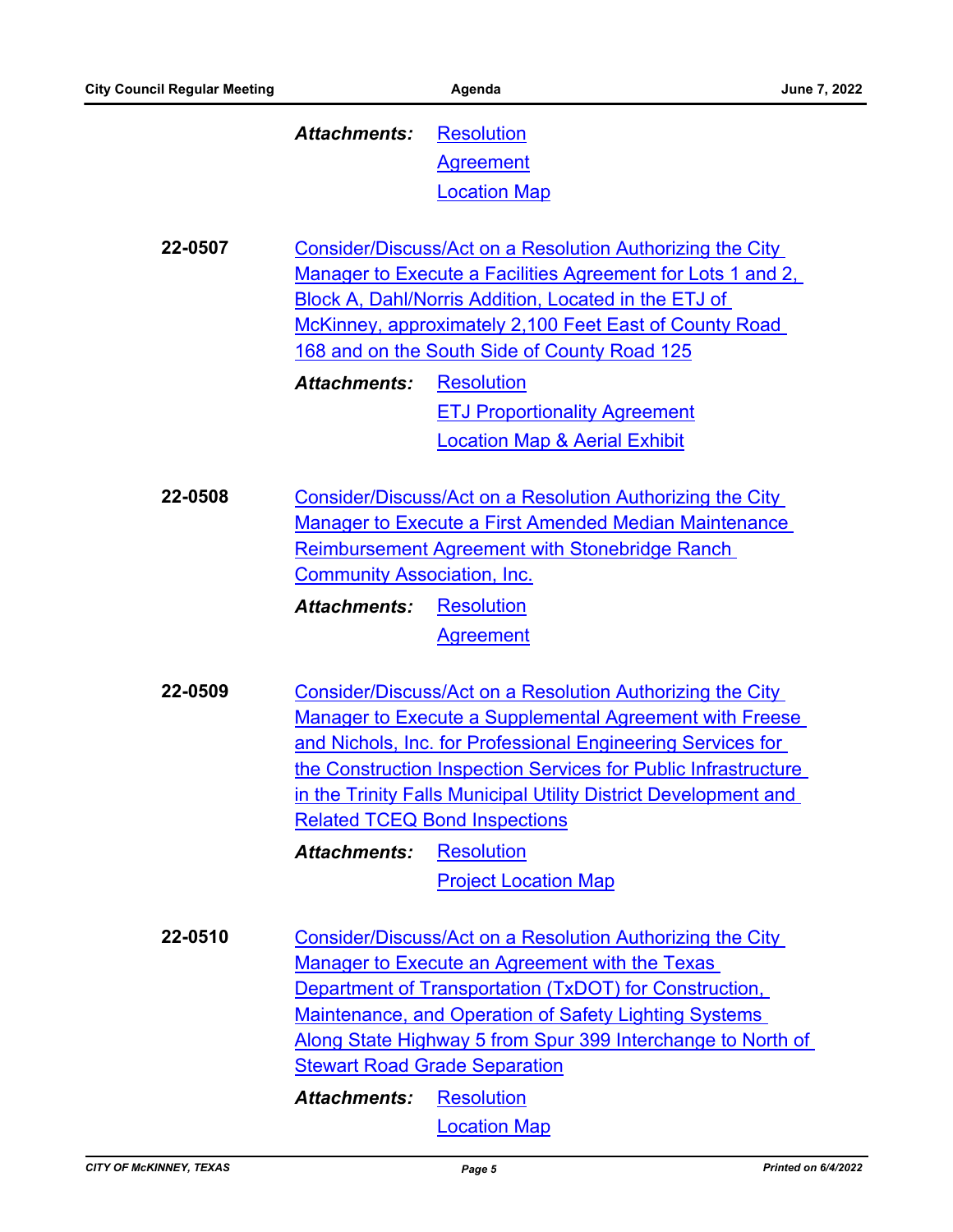| 22-0511 |                     | <b>Consider/Discuss/Act on a Resolution Awarding a Contract to</b>                                                                                          |
|---------|---------------------|-------------------------------------------------------------------------------------------------------------------------------------------------------------|
|         |                     | Aqua Bore, LLC of Terrell, TX for Boring Services                                                                                                           |
|         | <b>Attachments:</b> | <b>Resolution</b>                                                                                                                                           |
|         |                     | <b>Bid Tabulation</b>                                                                                                                                       |
|         |                     | <b>Scoring Summary</b>                                                                                                                                      |
| 22-0512 |                     | Consider/Discuss/Act on a Resolution Establishing the<br><b>Summer School Zone Times for Furr Elementary School</b><br><b>Holding Summer School in 2022</b> |
|         | <b>Attachments:</b> | <b>Resolution</b>                                                                                                                                           |
|         |                     | <b>Location Map</b>                                                                                                                                         |
|         |                     |                                                                                                                                                             |
| 22-0513 |                     | Consider/Discuss/Act on a Resolution Suspending the June                                                                                                    |
|         |                     | 17, 2022 Effective Date of Oncor Electric Delivery                                                                                                          |
|         |                     | Company's Requested Rate Change to Permit the City Time                                                                                                     |
|         |                     | to Study the Request and to Establish Reasonable Rates;                                                                                                     |
|         |                     | <b>Approving Cooperation with the Steering Committee of Cities</b>                                                                                          |
|         |                     | Served by Oncor to Hire Legal and Consulting Services and                                                                                                   |
|         |                     | to Negotiate with the Company and Direct Any Necessary                                                                                                      |
|         |                     | Litigation and Appeals; Finding that the Meeting at Which this                                                                                              |
|         |                     | Resolution is Passed is Open to the Public as Required by                                                                                                   |
|         |                     | Law; Requiring Notice of this Resolution to the Company and                                                                                                 |
|         |                     | <b>Legal Counsel for the Steering Committee</b>                                                                                                             |
|         |                     |                                                                                                                                                             |
|         | <b>Attachments:</b> | <b>2022 Resolution</b>                                                                                                                                      |
|         |                     |                                                                                                                                                             |

# **END OF CONSENT**

# **PLAT CONSIDERATION UNDER TEXAS LOCAL GOVERNMENT CODE CHAPTER 212**

*The items under this subcategory require separate consideration pursuant to the Texas Local Government Code. The staff recommendation in each item describe the necessary form of action required on each plat. A "Motion to Approve these items in accordance with staff's recommendation" will result in approval, approval with conditions or disapproval as such are contained in § 212.009 of the Texas Local Government Code.*

**21-0211PF2** [Consider/Discuss/Act on a Preliminary-Final Plat for Aster](http://mckinney.legistar.com/gateway.aspx?m=l&id=23884)  Park Addition, Located on the North Side of FM 1461 and Approximately 1 Mile East of FM 2478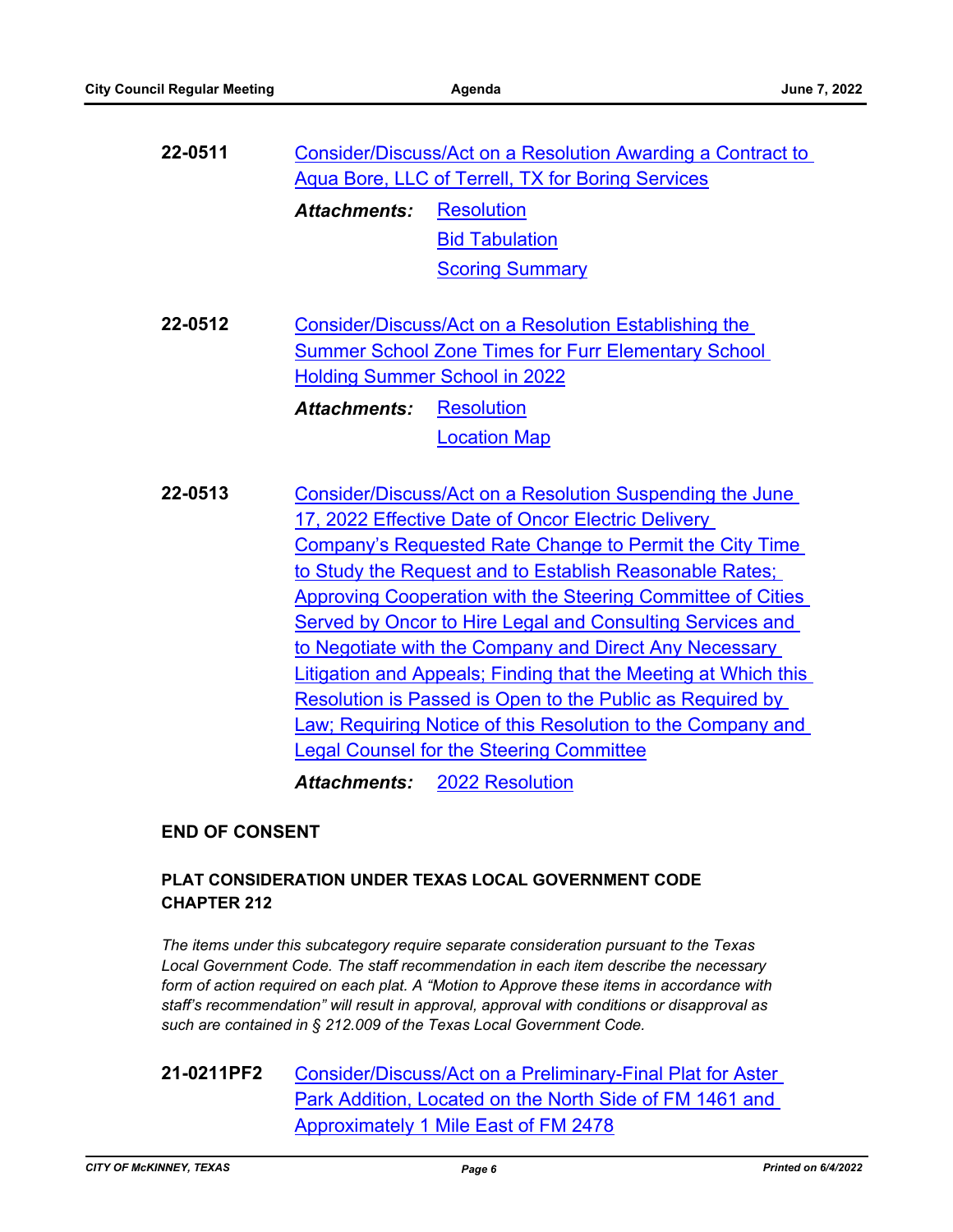|           | Attachments:                                                                                                                                       | <b>Standard Conditions Checklist</b>      |  |
|-----------|----------------------------------------------------------------------------------------------------------------------------------------------------|-------------------------------------------|--|
|           |                                                                                                                                                    | <b>Location Map and Aerial Exhibit</b>    |  |
|           |                                                                                                                                                    | Letter of Intent                          |  |
|           |                                                                                                                                                    | <b>Proposed Preliminary-Final Plat</b>    |  |
|           |                                                                                                                                                    | <b>Conditions of Approval Summary</b>     |  |
|           |                                                                                                                                                    |                                           |  |
| 22-0076PF | Consider/Discuss/Act on a Preliminary-Final Plat for Riata                                                                                         |                                           |  |
|           | McKinney Addition, Located in the ETJ of McKinney,<br>Approximately 2,000 Feet West of County Road 161 and on<br>the North Side of County Road 124 |                                           |  |
|           |                                                                                                                                                    |                                           |  |
|           |                                                                                                                                                    |                                           |  |
|           | <b>Attachments:</b>                                                                                                                                | <b>Standard Conditions Checklist</b>      |  |
|           |                                                                                                                                                    | <b>Location Map and Aerial Exhibit</b>    |  |
|           |                                                                                                                                                    | Letter of Intent                          |  |
|           |                                                                                                                                                    | <b>Proposed Preliminary-Final Plat</b>    |  |
|           |                                                                                                                                                    | <b>Explanation of Disapproval Summary</b> |  |

### **REGULAR AGENDA AND PUBLIC HEARINGS**

*This portion of the agenda consists of items requiring individual consideration by the Council.*

- **22-0514** Consider/Discuss/Act on a Resolution Renaming the Old [Settler's Aquatic Center Located at 1101 E. Louisiana Street](http://mckinney.legistar.com/gateway.aspx?m=l&id=23897) **[Resolution](http://McKinney.legistar.com/gateway.aspx?M=F&ID=582013fc-87b4-4888-8196-7319a7ad2d54.docx)** [Renaming Submission](http://McKinney.legistar.com/gateway.aspx?M=F&ID=a2d1dfd5-6f23-4976-a119-4d78a6d20aab.pdf) **[Presentation](http://McKinney.legistar.com/gateway.aspx?M=F&ID=ea5f7cb2-3702-4664-bafe-32a778d7c3de.pdf)** *Attachments:*
- **22-0021Z3** Conduct a Public Hearing to Consider/Discuss/Act on a [Request to Rezone the Subject Property from "PD" - Planned](http://mckinney.legistar.com/gateway.aspx?m=l&id=23881)  Development District to "C2" - Local Commercial District, Located on the Southeast Corner of Virginia Parkway and Coit Road, and Accompanying Ordinance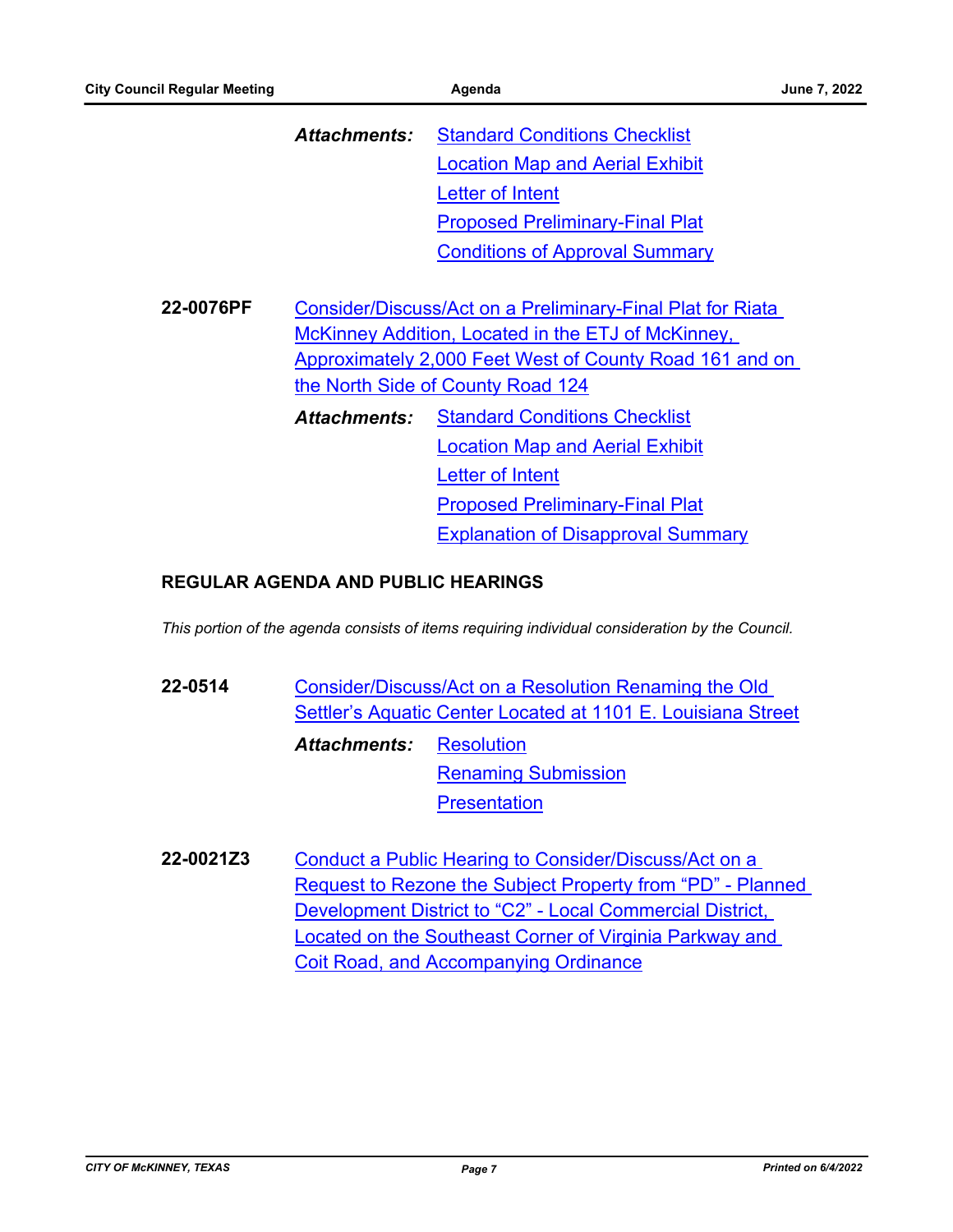# [PZ Minutes](http://McKinney.legistar.com/gateway.aspx?M=F&ID=43de31d1-57a2-4f1b-9804-b236228064d2.docx) [Location Map and Aerial Exhibit](http://McKinney.legistar.com/gateway.aspx?M=F&ID=f1a383cf-5ca3-43db-af25-38a54d3aebcc.pdf) [Letter of Intent](http://McKinney.legistar.com/gateway.aspx?M=F&ID=b7dca01d-3d15-4623-beda-e1a34eca1e0b.pdf) [Comprehensive Plan Maps](http://McKinney.legistar.com/gateway.aspx?M=F&ID=e624b30a-964c-4a47-8943-36751228a52a.pdf) [Established Community District](http://McKinney.legistar.com/gateway.aspx?M=F&ID=5141efbb-31dd-47ae-b93c-ee029a5e1617.pdf) [Placetype Definitions](http://McKinney.legistar.com/gateway.aspx?M=F&ID=2bcb3ded-6407-4b58-beb9-637df004805f.pdf) [Fiscal Analysis](http://McKinney.legistar.com/gateway.aspx?M=F&ID=9213d34c-da8a-4026-abbc-cce9c3e24366.pdf) [Land Use Comparison Table](http://McKinney.legistar.com/gateway.aspx?M=F&ID=fa34cdeb-41c6-42c3-aaac-9d68bbb1e265.pdf) [Ex. PD Ord. No. 2001-02-024](http://McKinney.legistar.com/gateway.aspx?M=F&ID=19c631e8-c7fd-4b13-a459-ee605514563a.pdf) [Proposed Ordinance](http://McKinney.legistar.com/gateway.aspx?M=F&ID=4ab32b02-656d-438c-a313-a1b97e210e14.doc) [Proposed Exhibits A-C](http://McKinney.legistar.com/gateway.aspx?M=F&ID=3d11f096-aded-45de-913e-ebf8335bba86.pdf) **[Presentation](http://McKinney.legistar.com/gateway.aspx?M=F&ID=135a2a9e-aa0e-4ab4-92c1-0b040c47c208.pdf)** *Attachments:*

**22-0515** Consider/Discuss/Act on a Resolution Authorizing the [Execution of Documents for the Acquisition of Sanitary Sewer](http://mckinney.legistar.com/gateway.aspx?m=l&id=23295)  and Drainage Easements and the Consideration of the Use of Eminent Domain to Condemn Property for the Construction of a Sanitary Sewer line and Drainage Facilities on a property which is Generally Located West of Bois D'Arc Road and South of US 380

[Location Map](http://McKinney.legistar.com/gateway.aspx?M=F&ID=c780800a-0409-46e8-b632-f430195a7a60.png) **[Resolution](http://McKinney.legistar.com/gateway.aspx?M=F&ID=09fb0fe5-970e-4bd8-a386-3d544a280bed.doc)** [Craig Exhibit A](http://McKinney.legistar.com/gateway.aspx?M=F&ID=88fe89e8-5c6f-4c1f-adda-c051df5153f0.pdf) [Craig Exhibit B, Tract I](http://McKinney.legistar.com/gateway.aspx?M=F&ID=f61f9843-c851-4b7a-8180-6da64dc6db50.pdf) [Craig Exhibit B, Tract II](http://McKinney.legistar.com/gateway.aspx?M=F&ID=cd0e837c-1308-46ff-8ade-d937c607ea1a.pdf) *Attachments:*

## **22-0516** [Consider/Discuss/Act on Election of Mayor Pro Tem](http://mckinney.legistar.com/gateway.aspx?m=l&id=23899)

### **CITIZEN COMMENTS ON MATTERS NOT ON THE AGENDA**

#### **COUNCIL AND MANAGER COMMENTS**

*Council and Manager Comments relating to items of public interest: Announcements*  regarding local or regional civic and charitable events, staff recognition, commendation of *citizens, traffic issues, upcoming meetings, informational update on City projects, awards, acknowledgement of meeting attendees, birthdays, requests of the City Manager for items to be placed on upcoming agendas, and condolences.*